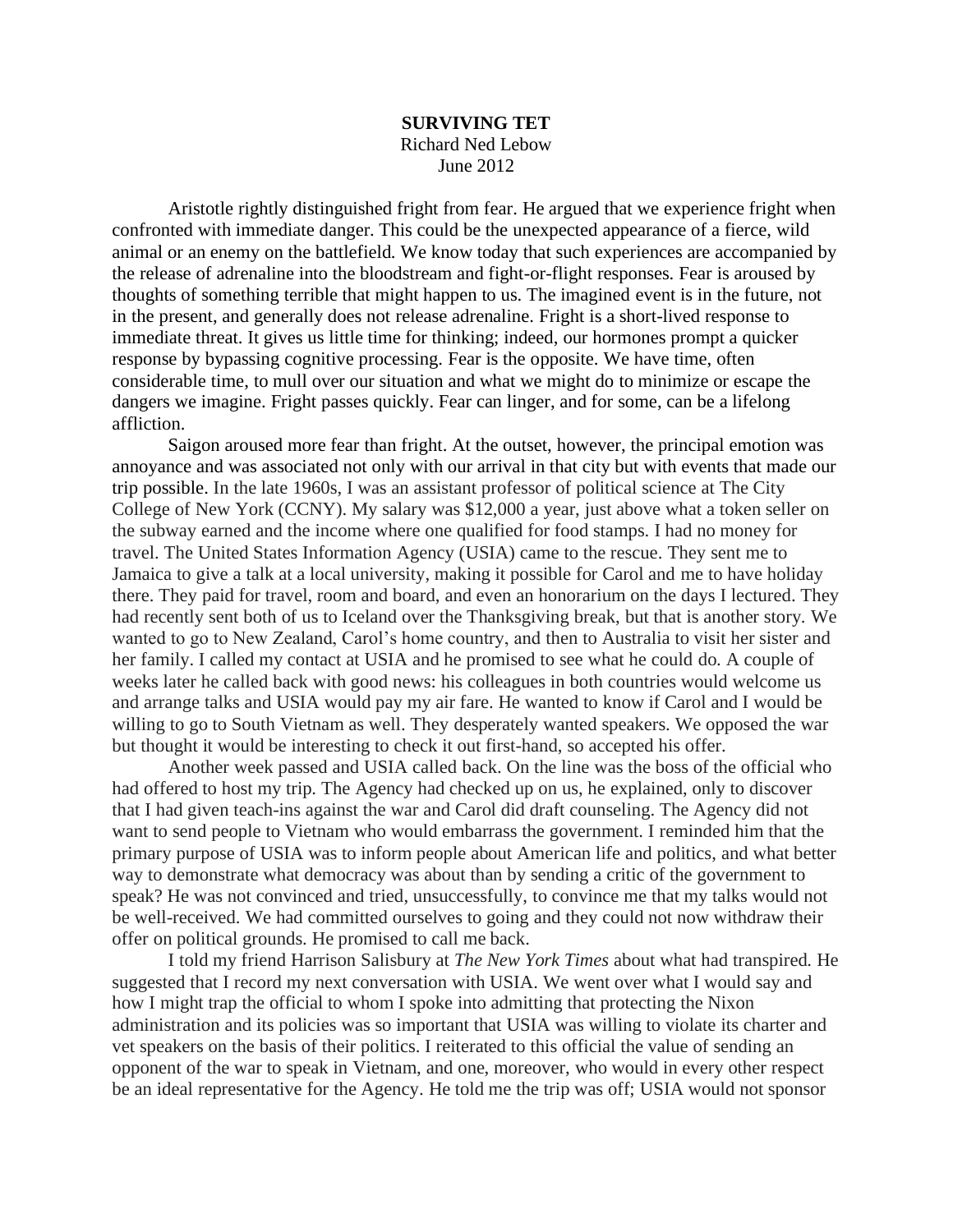me. I told him that I had recorded our entire conversation and that an edited version would be appearing in the new Op Ed section of *The New York Times*. He was stunned, and then speechless when I played the recording back to him. He told me to do nothing precipitous. He would speak to his superiors. To my surprise, a day or two later I received a call from the deputy director of the Agency. They would send me to New Zealand, Australia, Vietnam, and Hong Kong and I in turn would agree not to publish anything about my telephone conversations.

The talks in New Zealand and Australia, at universities and on radio stations, went well. Carol and I had a weeklong idyl in Bali, still untouched at the time my any resort hotels. We then went on to Singapore for a few days, where a friend of mine worked in the New Zealand High Commission. Then the adventure began. We flew Air Vietnam from Singapore to Saigon. It was supposed to be a non-stop flight but we made an unscheduled landing at a dirt strip somewhere in the jungles of Cambodia or Thailand. We were kept aboard the plane but through the window I could make out people loading burlap sacks into the cargo hold. I wondered if it was opium. We then flew to Saigon, and here too there was a puzzling event. Before docking at the passenger terminal we taxied over to the military part of the airfield where the burlap bags were unloaded and put on a truck. The South Vietnamese military (ARVN) was presumably dealing in drugs and using the airline as a means of transport.

We were met at the gate by a low-ranking American official named Jeanne. She insisted she would hasten our passage through immigration. The reverse turned out to be the case. For whatever reason, we were the last foreigners to be allowed into the country. Her driver picked us up, stowed our backpacks, and we made ourselves comfortable in the back seat. We drove silently, and Carol and I directed out attention to the local scenery as we made our way into the city. Jeanne finally turned to us and in an angry voice exclaimed: "It's people like you who are making us lose this war!" An argument ensued but it quickly became evident that Jeanne was not willing to listen to another point of view or any of the reasons why such a large anti-war movement had developed in the US. At last we arrived at our hotel and went with her to the registration desk. She spoke Vietnamese to the desk clerk and handed us keys to two rooms. I told her we only needed one. She insisted that because we were not married, we would have separate rooms. "We need to be respectful of local customs," she insisted. We waited for her to leave, explained to the hotel desk clerk in French, that one room would suffice. He was happy to accommodate us.

We wondered if Jeanne was representative of the officials we would meet. Fortunately, she was not. The public affairs and the cultural officers – the first and second in command – at the USIS post – USIA overseas was known as USIS -- in Saigon turned out to be against the war. Both explained that they were delighted to sponsor us in part for this reason. We could say what they could not, and they hoped we would say it often and to large audiences. We found widespread disenchantment with the war among US officials and also in the armed forces. The general consensus was that we were fighting to uphold a corrupt regime and exploitative elite, and bound to lose in the longer-term. Of course, we encountered people – more in the military than in civilian agencies – who backed the war, but few of them expected victory.

Physical danger seemed relatively remote in Saigon, although we did hear stories of Americans being killed. Lots of precautions were in place. A friend in the embassy took us to an excellent French restaurant in the downtown area. We approached an utterly nondescript and somewhat rundown commercial building and our host went up and rapped on the metal door. A slat was pulled back, the person inside could see that we were Caucasian, and the door opened. The guard with an automatic weapon welcomed us as he stepped aside. So this was what a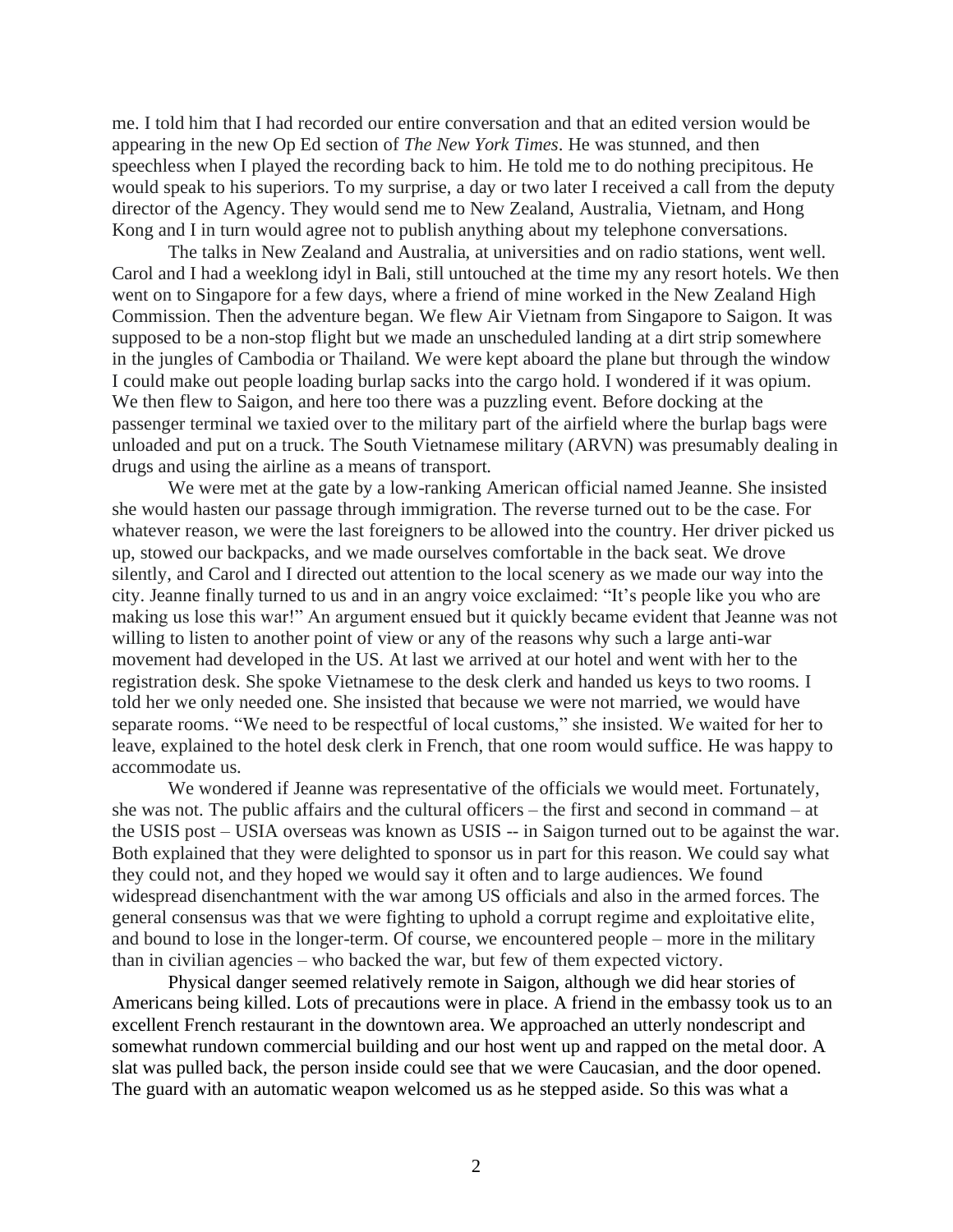speakeasy was like, I thought. However, it was not some crowded, smoky bar but a large dining room, very French in is furniture, décor, menu, and language of service. We had a very good meal and were impressed by the size of the wine list. It was surreal to go from war-time Saigon to somewhere in provincial France, only to then remerge in the city again.

Each excursion outside of Saigon was risky and involved fright, not just fear. We flew south to the Mekong Delta on Air America, an airline owned and run by the Central Intelligence Agency. En route south to Cần Thơ, our plane was riddled by ground fire and machine gun bullets passed through the wing and the fuselage on either side of our seats. Even though this happened very quickly, I could see the bullet holes marching toward me and breathed a sigh of relief when they missed us. Flying north to Danang was uneventful, but our stay there at "The Alamo" was another story.

The Marines had named the old colonial hotel by the Danang landing strip the Alamo because of its vague resemblance – quite a stretch in my view -- to the eponymous Texan fort. The more appropriate comparison was siege. The Viet Cong fired rockets at us on a regular basis from their well-entrenched position in the hills to the east. One landed close enough to make the spartan but heavy wooden furniture in our room bounce. Sitting on the desk was a spent artillery shell casing recast as a Buddha and etched with acid to give it the patina of age. It was an attractive copy of an old Cambodian statue. I bought it at a shop in Saigon and schlepped it around the country as the concept of swords into Buddhas was so appealing. The shock wave from the shell knocked off the desk. It fell on its side onto the floor, pushing in one of the spiky protuberances on the Buddha's head. He, of course, retained his pacific expression.

Breakfast the next morning provided comic relief. The Marines shared the air base with the South Vietnamese air force and coming out of their shared mess I encountered a South Vietnamese captain in a uniform with a Road Runner patch on his shirt. A sensible talisman, I thought, to protect him from Wily Coyote. He was whistling one of Papageno's arias from the Magic Flute. That stopped me in my tracks. I asked him in French if he was a Mozart opera lover. "Alors," he replied, "you are familiar with our culture." It took me a minute to respond to his humor. I laughed, so did he, and I joined him in the mess for another cup of coffee. He explained that he was studying voice in Paris but compelled to return home and here he was flying combat missions. I know the opera well and Papageno is something of a coward, shrinking from the challenge of the life-threatening tests that his bold companion Tamino willingly accepts. Presumably, my new friend also recognized the irony.

Later that morning, Carol and I relaxed at the swimming pool inside the low-walled compound. An officer took too much time positioning himself on the high diving board and presented an inviting target to a sniper. There was little left of his head as the rest of him fell off the board, seemingly in slow motion into the pool. It was closed for the rest of the day. Our host, the public affairs officer, insisting on taking us on an outing, perhaps thinking it would take our mind off the incident. We drove in an armed convey to China Beach, which the Marines used for R & R. It was a long, pristine, sandy beach guarded by entrenched machine gun positions to protect bathers. We had an interesting, but hardly relaxing, afternoon.

A couple of days later we drove north in a Vietnamese army (ARVN) convoy to Hué. Our car was located in the middle of a dozen trucks that proceeded single file along a two-lane road. Two of them were packed with furniture and other belongings of officers. Another truck brought up their girl-friends. A good part of the drive could be described as something of a game between the Viet Cong and ARVN. The Viet Cong had artillery in the mountains that zeroed in as best they could on our road. They periodically fired at us, hoping to score at hit at those parts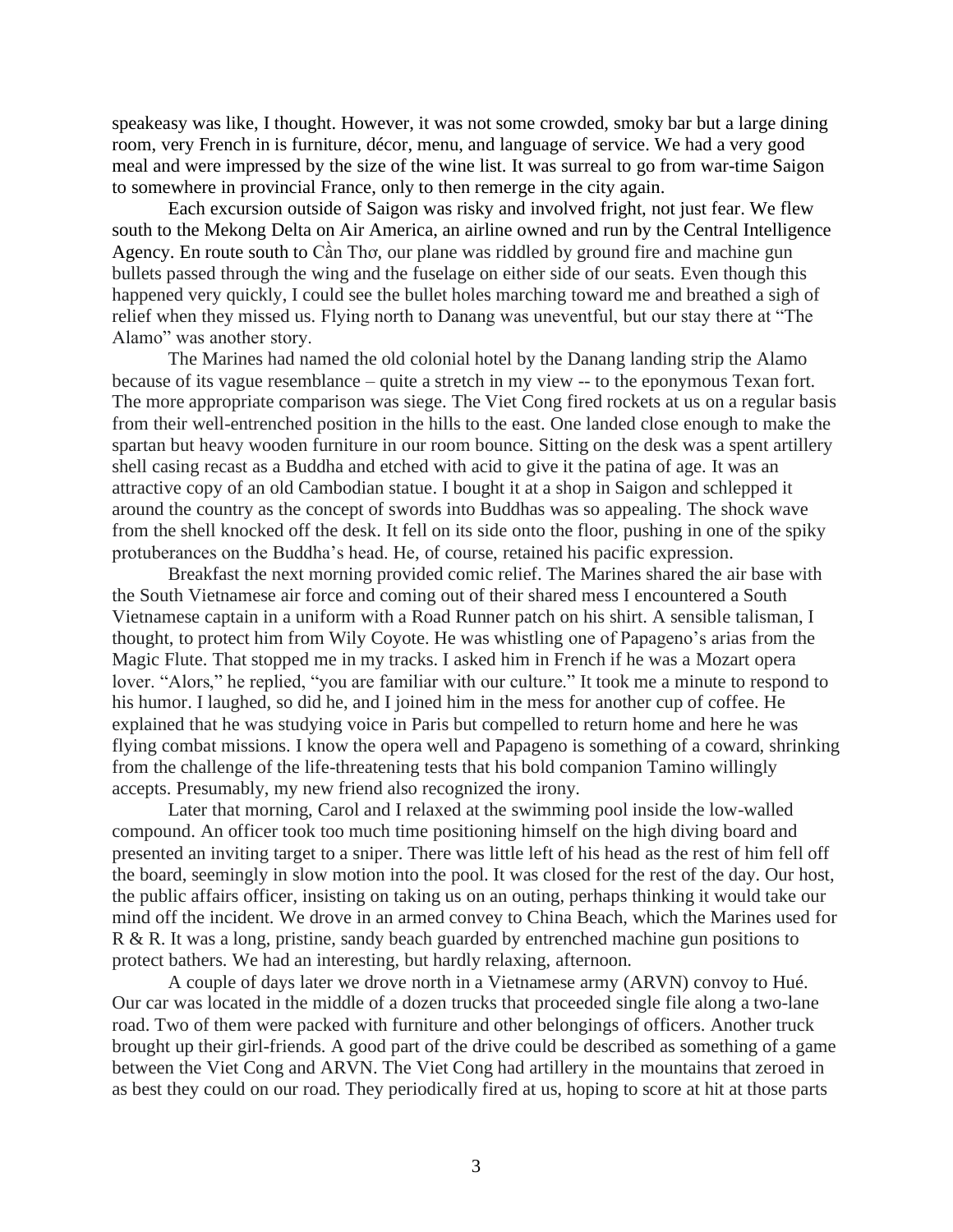of the road that were visible from their position. The drivers knew the danger zones and would reduce their chance of getting hit by breaking up the convoy into component parts and then slowed down or them speeded up when out of sight because of intervening hills. They would emerge into view out of synch with Viet Cong calculations of their time of arrival. Fortunately, the VC gunners had the day off, and when no shells came our way everyone soon relaxed.

We arrived in Hué in the aftermath of the Tet offensive and the US counter-offensive against the occupying Viet Cong forces. Much of the city was destroyed and many of the buildings left standing showed the scars of shrapnel and bullets. The streets had been cleared of debris and were relatively passable. Casualties had been high on both sides. During the brief occupation of the city the Viet Cong eliminated officials and collaborators. In the aftermath of the city's later liberation, the ARVN went on its own killing spree.

We were met by the assistant of the local American cultural affairs officer who drove us to his compound. It was on the outskirts of the city, in a neighborhood of large, private residences. It stood out for its openness. Like all the residences it was set back some distance from the street but not surrounded by stone or cement walls topped with barbed wire and protected by pill boxes and machine gun nests. It had no fence or hedges, just a lawn and a path and driveway leading from the street to the house. There was no sign of damage from the fighting.

Our host offered us tea and we sat on his veranda and became acquainted. Michael – not his real name – was tall, lanky, and somewhere in his fifties. He was soft-spoken, and had a voice that hinted at Mid-Western roots. He had seen our resumés and asked some inquisitive questions about our research and also what brought us to Vietnam. I told him about my encounter with the US Information Agency (USIA) which he thought it hilarious.

I had a slew of reciprocal questions for Michael. How did he end up in Hué? How did he survive Tet? And why was his house open and unprotected, unlike any other American compound I had seen in the country? He laughed and said he had a tale to match my own. He explained that he was a homosexual and, while discreet, made no secret about it. Washington found this embarrassing and so posted him to Vietnam – hardly a sought after posting. Saigon found him an embarrassment and sent him to the boonies. Hué was the most distant city to have a cultural affairs officer.

I suggested that it was also the most dangerous. "They did not know that at the time," he assured me. It was just an out-of-the-way place that would make me invisible to all but the most intrepid visitors -- like the two of you."

"Were you here during Tet?" I asked.

"It was quite something" he replied. "The Viet Cong took over the city in a matter of hours and immediately began eliminating the opposition. They had a very liberal view of who their enemies were, killing all officials, South Vietnamese soldiers, others identified as collaborators, and any Americans they could get their hands on."

"How did you survive?"

"I was very lucky.'

"Surely, it was more than luck. Your compound as entirely open and unprotected. The VC must have known where you were and could have captured you with impunity."

"Maybe I was safe for this reason. Like all Americans with official residences, I receive a hefty monthly allowance for security. Most of my colleagues wall in their compounds and hire guards to protect them. I was never convinced that this did any good. If the VC wanted to get you, they would pick off your guards and scale your walls. From what I've heard, hired guards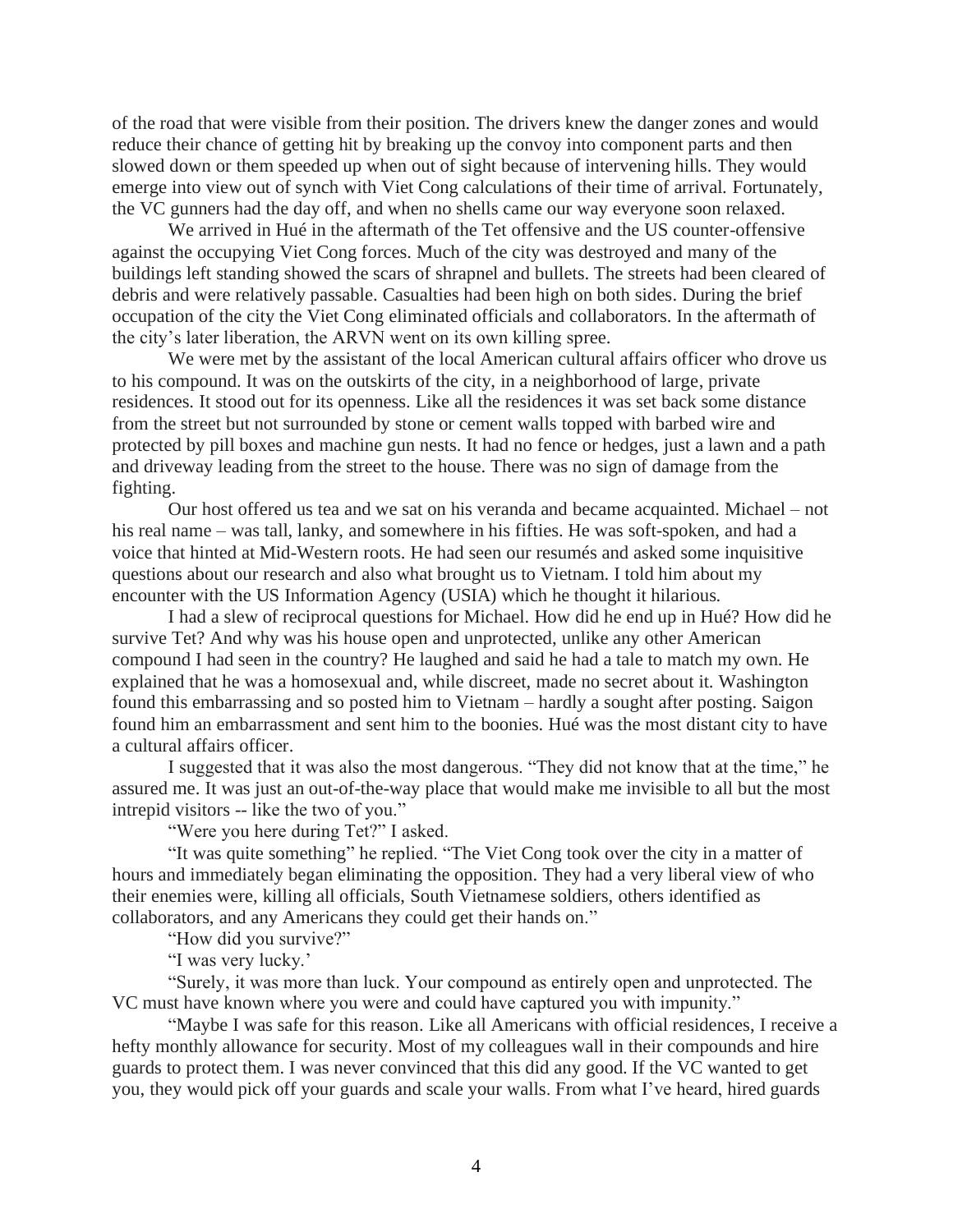are likely to run off at the first inkling of a firefight. Like mercenaries everywhere they are in it for the money and it doesn't pay to get killed."

"So what protected you?"

"I use the funds I receive for security to run a soup kitchen. Twice daily I provide hot meals to anybody in need. Sometimes there is a long line of hungry people, including children, and I feed up to two hundred people a day. You can see for yourself tonight."

"Do you help out?" Carol asked.

"At lunchtime, whenever I am free, and sometimes in the evening. I help serve out on the lawn and talk to the people who come to eat. I've recruited some of them to help and pay them a decent salary. I've also arranged medical care for a few needy people."

"You must be a popular man in these parts?" I suggested.

"I think so, and it might explain why the VC left me in peace. This war is above all a political struggle. The VC is winning because it has successfully framed the conflict as one of national liberation and convinced people that its victory will also bring about a better life for them. I'm doing this in my own small way and the VC would probably lose support by killing me and putting an end to my charity."

"That makes sense."

"Until the US counter-offensive, I had no problem buying supplies and my staff came to work without interference. More evidence, I think, that someone in the National Liberation Front made a decision to leave me alone."

"What happened during the counter-offensive?"

"All hell broke loose. The VC dug in, the US shelled and bombed them, and destroyed much of the city in the process. They routed the VC after twenty-six days, killing thousands of civilians in the process. The generals proclaimed a victory but it was a pyrhhic one. They killed lots of VC but completely alienated the community. It was a political victory for the Viet Cong."

"My soup kitchen is up and running again. The Marines give me food from their larder, and I'm hoping to buy everything I need locally again as I don't want to depend on the military."

"So the Marines haven't killed you either?"

Michael grimaced. "They almost did. One of their shells exploded nearby and Marines in full battle gear approached my compound. I had to march out with a white flag."

"You have protection on both sides," I suggested.

"Seemingly so, and you will meet them tomorrow evening."

"I don't understand."

Michael chuckled. "You'll see."

That evening the three of us had drinks on the veranda and a lovely dinner prepared by Michael's chef. Earlier, Michael spent some thirty minutes on the food line talking to people and reported back to us some of what he had heard. Nobody ever expressed political sentiments. They kept those thoughts to themselves, but he got a sense that people were frightened and fearful of new fighting.

Michael was a well-educated man, having done a degree in Chinese history and literature at Yale. This created another bond between us, as I had done graduate work at Yale. He took the foreign service exam after graduation and joined the State Department, later transferring to the newly created USIA. He had prior postings in Hong Kong and Taiwan. He would use the opportunity to do a master's degree. His specialty was classical Chinese literature, especially the Hundred Schools of the Tang Period. Neither Carol nor I knew anything about the subject, so we quizzed him instead about his life in Hué and his understanding of how his colleagues viewed the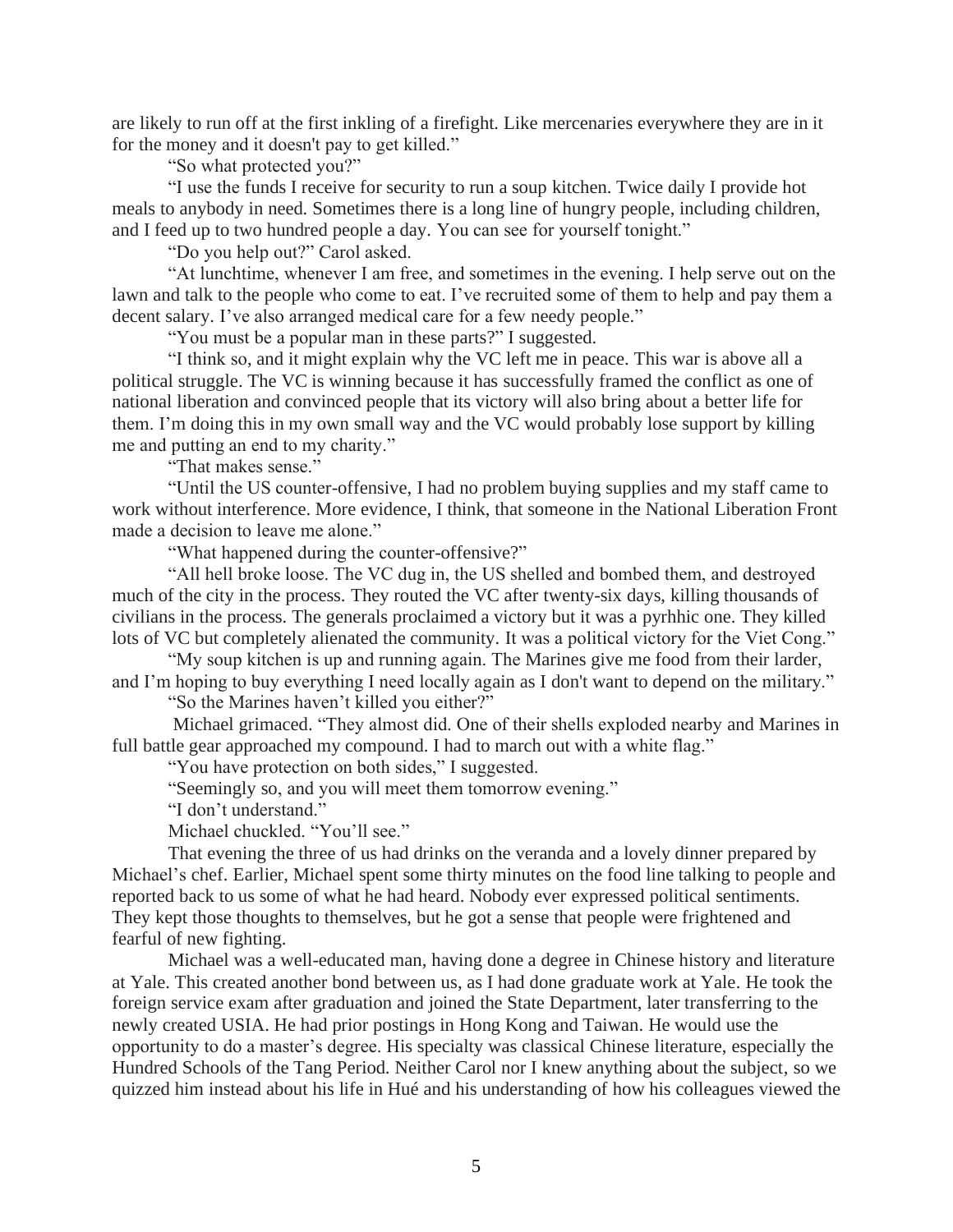war. Most were disillusioned, he thought. Having much local experience in the region, they could not take the domino theory seriously. They regarded the conflict as a largely internal one for which Washington bore considerable responsibility because of its insistence in Geneva in 1954 that the country be temporarily divided in two, and then later encouraging Southern leaders not to hold elections for fear that Ho Chi Minh would emerge the victor. He believed that the US was undermining democracy, not supporting it. Military intervention under President Johnson had only made matters worse. The US could win every firefight but would still lose the war because the regime it supported in the South was now regarded as a corrupt, puppet government.

"Does anybody support the war?" Carol asked.

"Oh yes, some people do, and some of them are quite thoughtful. They fear communism and see it as a worldwide conspiracy. Many also believe that the US will lose face and support throughout the region if it walks away from a commitment it has fought to uphold for so long. But hardly anybody I know supports the militarization of what is, at its core, a political problem. You most often hear these arguments from the military, but there are many officers, even generals – you'll meet one tomorrow night – who question these arguments. They are mostly Marines.

"Why is that?" I asked.

"They are the force mostly closely integrated with the ARVN. They have an accurate sense of what it is worth and how it is likely to melt away if left on its own. They also have their ears closer to the ground than the army and recognize that most villagers value their survival and wellbeing more than anything else. They have no real commitment to either side and will appear to support whoever is the dominant in their vicinity. The minority who are committed almost all support the Viet Cong."

Carol and I were given a tour around the city by Michael's assistant. Evidence of the fighting was everywhere. The nearby countryside was pockmarked with shell and bomb craters. It had just rained heavily so they were filled with water and very visible. The countryside was nevertheless lush and the local inhabitants went about their business on foot or on the ubiquitous motor bikes and bicycles. It was a far-cry from countryside we had flown over that had been cleared with agent orange and looked like a lunar surface.

Here, as everywhere else, I had to sing for my supper, but Michael made it an easy and enjoyable experience. He arranged an informal seminar at his house as the American library had been destroyed during the fighting. I met with some half-dozen people, most of them young, and made my talk about American politics briefer than usual to leave more time to interact with these participants. I gave my talk in English but the conversation that followed was a mix of French and English. My interlocutors were intelligent and well-informed and we had a good discussion about American foreign policy, the strength and effects of the anti-war movement, and the role of journalism in the war. They wanted to know how the war and their country was reported in American media. I explained how coverage had gone from largely supportive of government policy at the outset but was now largely opposed, albeit in a restrained manner. Tet was a turning point. It convinced many journalists that the war was unwinnable, and they passed their views on to the public,

I asked what kind of outcome they wanted. Nobody volunteered an answer, but when I pushed them, one of them replied that there were no good outcomes. A Viet Cong victory would do away with the few freedoms they had left and not be good for the professional class – to which they all belonged. A continued American presence meant a high level of violence and an arbitrarily repressive regime. Others nodded their heads in agreement. Were they taking a risk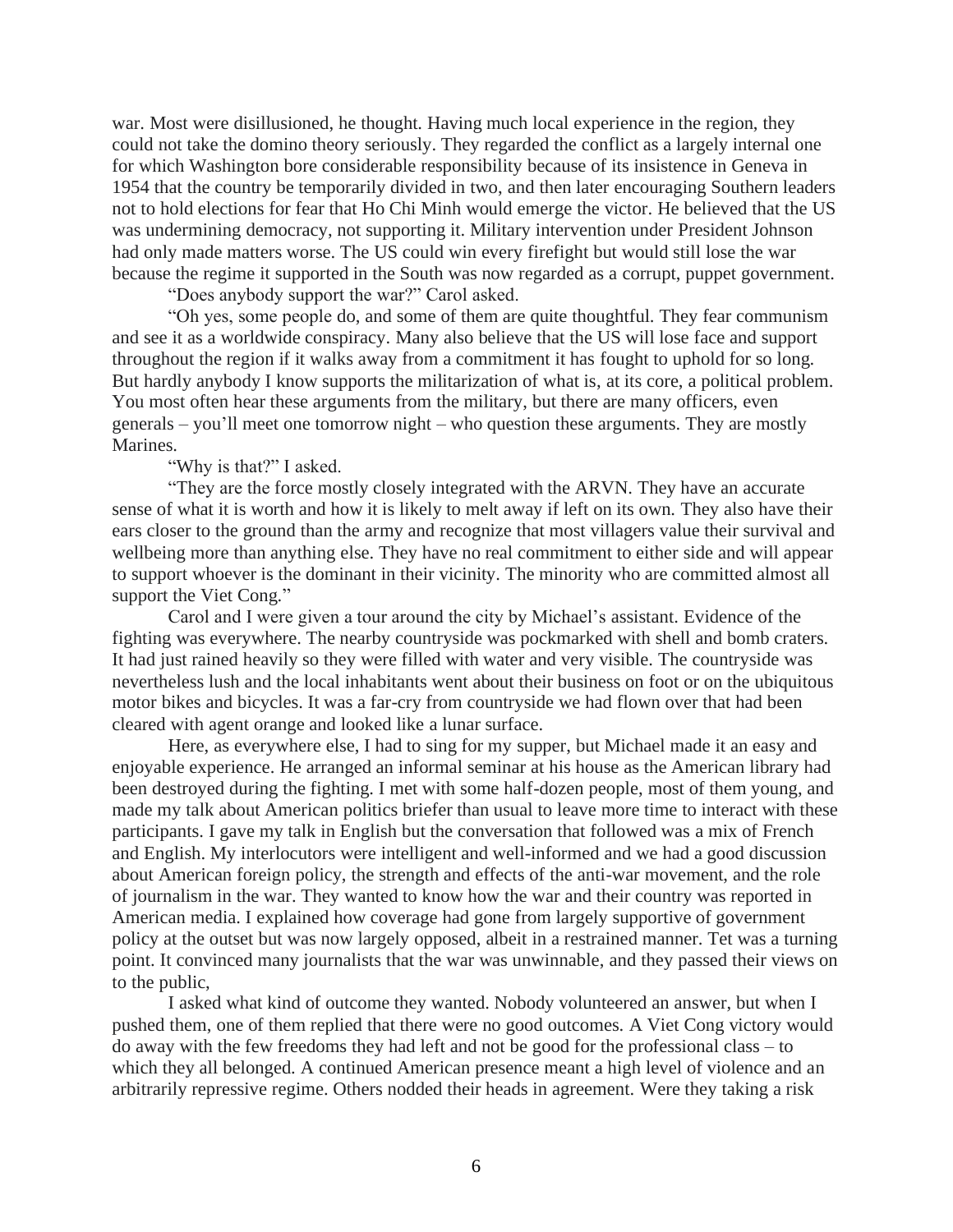attending my seminar? Only a marginal one, someone replied. It would not put them on any hit list, especially as our host was a man respected by everyone.

In the early evening, Carol and I helped Michael set up for his dinner party. He had a chef who would do the food preparation and someone who came by to serve whenever he entertained. The menu was what today we would be called fusion. It was Vietnamese with French touches. In addition to us, Michael was expecting three guests: a Marine general in command of I Corps, responsible for the northern tier of the country; Mr. Trang, a prominent, local businessman; and an elderly Theravada Buddhist priest who lived in a nearby monastery. Michael explained that they met regularly to discuss the mutual love of Chinese literature.

"The general too?" I asked.

"Oh, yes. He is a fluent Chinese speaker and has a good reading command of classical Chinese. So do the other two. But don't worry. They know you are my guests and we will not talk literature tonight."

"There can't be many generals like him in the Corps?"

"Probably not, but don't write off the Marines. Their officers, especially senior ones, are well-educated and often more independently minded than their army or air force counterparts."

The guests arrived at almost the same time. Introductions were made and we were invited to take seats on the veranda. It was a large and comfortable room with a hardwood floor, bamboo furniture, and screened in on three sides. We were offered glasses of rice wine, the traditional ice-breaker in Vietnamese gatherings. The general came across as intelligent, genial, thoughtful, and more interested in drawing out others than in expressing his own views. The Vietnamese businessman, who had arrived in a chauffeur-driven limo, was wearing what looked like a very expensive silk suit. He was about forty, agile, fit, and something of an enigma as he said very little. I would have dismissed him as your average successful businessman who liked to flaunt his success had not Michael told me about his interest in and knowledge of classical Chinese literature. His name seemed fitting, as Trang in Vietnamese means "decoration."

The Buddhist priest was a bonze from central casting. He was old and thin, even gaunt, but well preserved and of indeterminate age. He was clean shaven except for some hairs that extended several inches from his chin. He wore a bright orange robe and it moved with him in pleasing, flowing manner. It was big and he was so small that it all but enveloped him. For a man who led a contemplative life he was quite loquacious, although not in English. To accommodate him we spent most of the evening speaking in French. Occasionally, Michael would say something in Vietnamese to the businessman, and we had the odd aside in English with the general.

Dinner conversation touched on multiple topics. Carol and I asked the priest questions about his life, his community, and how he had developed an interest in Chinese literature. He had gone to university in Saigon before entering the priesthood and had studied philosophy and literature. Our businessman was also a university graduate. He had wanted to pursue postgraduate studies in Chinese history and literature, but was "persuaded" by his father to enter the family business. The general's experience was not that different. He attended the University of Michigan, funded by the naval reserve program (NROTC) where he did a double major in political science and Chinese history. He went directly into the Marines after graduating and signed up for another four years because they promised to send him to graduate school. He did a PhD in Chinese language and literature at Stanford and then tours of duty in South Korea, South Vietnam, and Quantico, Virginia, before being sent to the Naval War College in Newport, Rhode Island. He did a stint at Marine headquarters and was now back in Vietnam.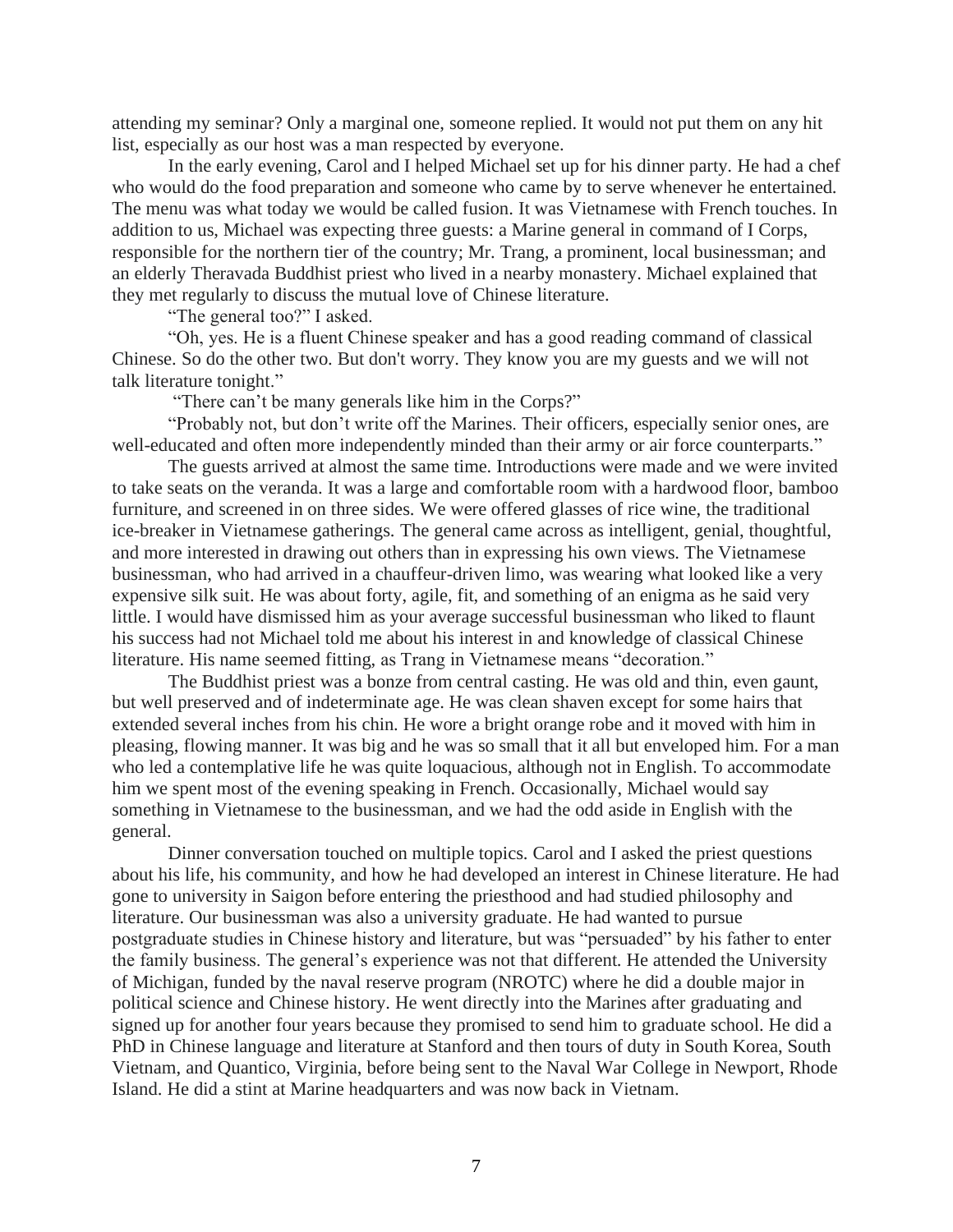Before dinner, I had asked Michael if it was permissible to ask questions about the war and local politics and had received his assurances. I was waiting for the appropriate moment to steer the conversation in this direction but Michael did it for me. We had finished dinner and returned to the veranda, which had cooled off nicely as it was positioned to benefit from the offshore evening breeze. Our conversation paused as some heavy vehicles, presumably military trucks, passed by the compound.

When the noise subsided, Michael said: "Ned and Carol would like to know how you think all of this will end?"

To my surprise the businessman was the first to speak. "I have little doubt about the outcome. The political pressure on President Nixon to withdraw is enormous but the political right and the generals are telling him to stay the course. As Nixon is a Republican, he has to appease the right more than a Democrat would. I'm guessing that he will withdraw most American forces but step up the bombing."

"I agree," the general said. Nixon is under pressure from opposite directions and a drawdown of troops will take the sting out of the anti-war movement and increased bombing and support for the ARVN will pacify most of the hawks."

"That will leave all of us in the provinces pretty exposed," Michael said.

"I-Corps is already stretched," the general said. "We play a little game with the VC. We occupy a village or two and they withdraw before we arrive. Don't ask where they get their intelligence from. We leave after we think the area is pacified and they immediately move back in. I don't dare bomb the villages because we will kill mostly civilians. The army doesn't want to recognize that their airstrikes, even when successful, are the VC's best recruiting weapon."

"Do you get into frequent firefights with the Viet Cong?" I asked.

"Very rarely these days. The fighting was fierce when we retook the city, and also in the countryside. Within six months it petered out because the VC gave up its military formations and went back to organizing itself as a guerilla force. Small units would occupy villages or conduct ambushes, and most of them against the ARVN."

"Why did you get a bye?"

"I'm not entirely sure. You'd think that killing Americans would build support for a pullout as the antiwar movement benefits from high casualty rates. But we Marines are hard to kill. We're better equipped and better trained than the army for counter-guerrilla warfare. We're vulnerable, of course, but we're going to take out a lot of them for every one of our loses. The Marines are all volunteers, unlike the army, which relies heavily on the draft. So you get more political benefits from killing soldiers, and it costs you less."

"Do you get the same kind of intelligence about them that they do about you?"

"I can't answer that question, of course. But our intelligence is getting better and occasionally we make good use of it. In the last year, however, things have been rather quiet. The VC is directing most of its military effort against the ARVN and more or less leaving us alone."

"Aren't you integrated to some degree with the ARVN?"

"Yes, very much more so than the army. We use these combined units to occupy villages and carry out patrols. The VC on the whole stays clear of them and attacks purely ARVN units. They do so with relative impunity and inflict serious losses. It pays off because it's become increasingly difficult for ARVN to attract recruits or keep officers."

The priest nodded his head. "It's a very effective strategy. Ultimately, the US will have few forces left on the ground. Our friends the Marines may be among the last to go, but go they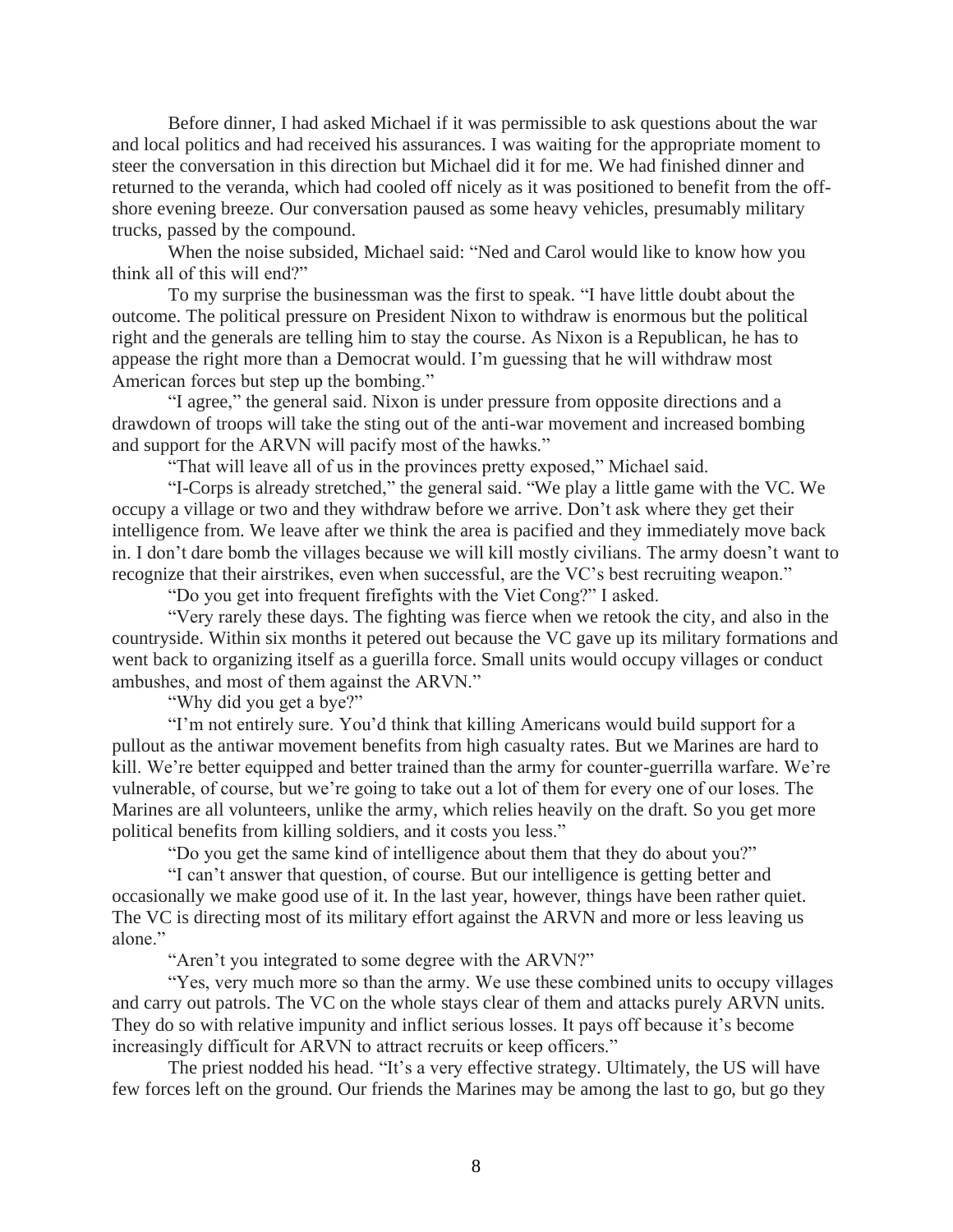will. This will leave only the ARVN and it won't hold back the National Liberation Front for long."

"Even if the US continues with its air strikes?" I asked.

"Their tactical air is impressive, but the VC is relatively immune so long as it does not mass its forces."

"But don't you need to do that," I asked, "if you want to take over the South and occupy its cities?"

The priest responded: "If you launch a Tet-like offensive where small, dispersed, and hidden forces suddenly come together all over the country, you overwhelm the American air force and artillery with possible targets. If most VC concentrations are in or near cities, they will be more hesitant to bomb and shell."

"It didn't seem that way during Tet," I suggested.

"Yes and no," the general said. "We bombed and shelled to soften them up before we launched counter-offensives. Without any offensive ground capability we would be less likely to do this as it would cause immense collateral damage for little military advantage."

"And don't forget the North Vietnamese Army," the businessman said. "They too know the likely cost of showing themselves in large units. But they have developed effective ways of moving large numbers of men and equipment through the jungles and mountains where they are all but invisible. I can imagine that many of their units would be in place and come to the support of the Viet Cong. They might even invade directly from the north."

"So you all think the outcome foreordained?" I asked.

"We do," said the businessman. It's only a matter of time. More pressure on the ARVN, an American withdrawal, and then a quick takeover with the help of the North Vietnamese army."

"And you agree?" I looked at the general.

"I do. The ARVN will not put up a real fight against either the VC or an invading Northern army. I wouldn't be surprised if Saigon fell so quickly that not all the Americans could get out."

"What would happen then?"

"Oh, they would be allowed to depart in peace but it would be great propaganda victory for the communists and a humiliation for the US."

"And the longer-term consequences?"

"Not what Washington fears." The general said. There are no dominos to fall. Vietnam will be reunited and Hanoi will solidify its influence in Laos and Cambodia. But further expansion? hardly likely. There's no love between the Vietnamese and the Chinese but they are dependent on them as long as they are fighting us. The Chinese like it this way and tensions between the countries are likely to increase the more independent the Vietnamese become. The new fault line in Southeast Asia will be the Vietnamese-Chinese border and nationalism will be at the heart of the conflict."

Neither the businessman nor priest offered any dissent. The priest expressed concern for the Chinese community within Vietnam. "These are hardworking people who contribute to the economy. Deteriorating relations with China, which is likely, will create domestic tensions and could lead to the kind of violence we see elsewhere in the region against local Chinese immigrant communities."

"Is there nothing that can be done politically to prevent the violent outcome you all foresee?" Carol asked.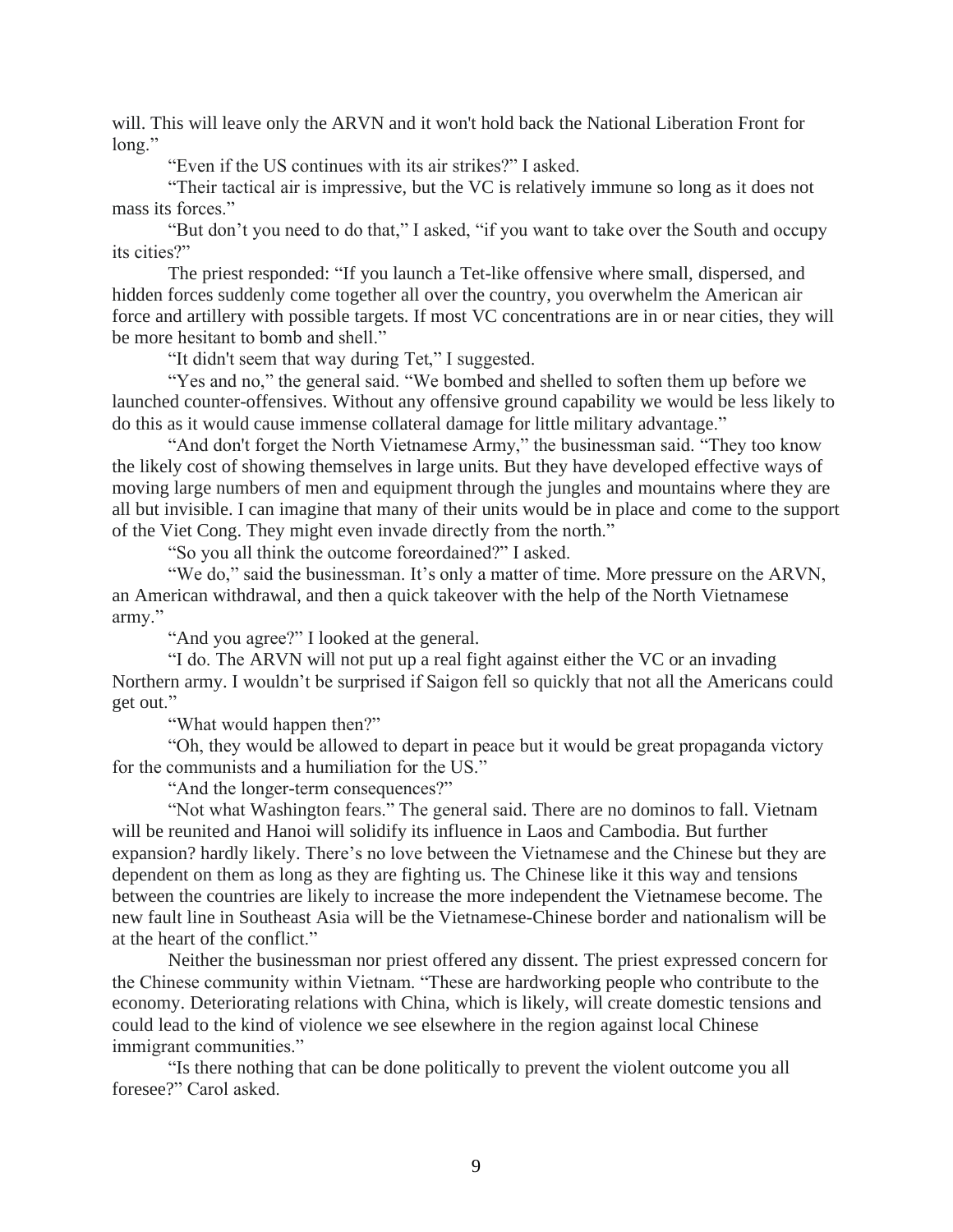"Very unlikely," said the businessman. "The US and its puppet regime will never agree to free elections, which is the only political way to resolve the problem."

"I concur," said the general. "Nixon can't hand over the South to the Viet Cong, which would quickly lead to unification. He would arouse fierce opposition in the Pentagon and in his own party. The Democrats would probably also join the feeding frenzy. Elections would provide the cover he needs as the National Liberation Front would certainly win. So long as Nixon and Kissinger refuse to recognize the struggle in Vietnam is a local one with largely local implications, not a communist challenge to American credibility, they will never give in."

"That's the problem," Michael agreed. "They are prisoners of their ideology and as a result acting against the real interests of their country."

"The end will still come," the businessman insisted. "We all agree on the scenario."

"What a tragedy!" the general exclaimed. "We know what will happen but have to let events take their course. If only the administration could agree to some face-saving agreement – I'm certain that Hanoi would push the VC to agree to it and postpone their takeover of the South for a couple of years. But it won't happen, at least as long as Nixon and Kissinger run American foreign policy."

"So the fighting will go on and more people will die," said the priest.

"A lot more," said the businessman.

"Too bad," Carol said, "that the warring parties won't delegate authority to the three of you."

The priest agreed. "We would have it straightened out in no time."

"It's time to go," said the businessman. Everyone rose and thanked Michael for a pleasant evening and delicious dinner. The businessman offered to drive the priest back to his compound. The general also had a driver who had returned to pick him up. We said our farewells by the door and Michael's local guests went on their way.

We started to cleanup but Michael stopped us, saying his staff would deal with the mess in the morning. "Come join me for a nightcap," he insisted.

We had all been abstemious so I readily agreed. Michael came back from the kitchen with a bottle of Napoleon cognac and three glasses. We went back out to the veranda, where the breeze had picked up. We sat down and Carol reached out for one of the glasses as cognac was her favorite tipple.

"Just whom do you think those three men are?" Michael asked.

"What do you mean?" I asked.

Michael looked me in the eye. "The general us exactly whom he claims to be. I think he's an excellent officer as the level of violence has gone down considerably since he assumed command."

"Would the Pentagon be impressed by that metric?" I asked.

"Perhaps not, but let's come back to this question."

"The businessman is the regional political representative of the National Liberation Front."

"You're kidding?" Carol said.

"No," Michael replied. He has a direct line to the Viet Cong."

"How do you know that?" I asked. "It's no big secret. He never acknowledges his position but he is the go-to person for journalists, and even government officials who want to know what the Viet Cong think about something."

"The general must know this then." Carol said.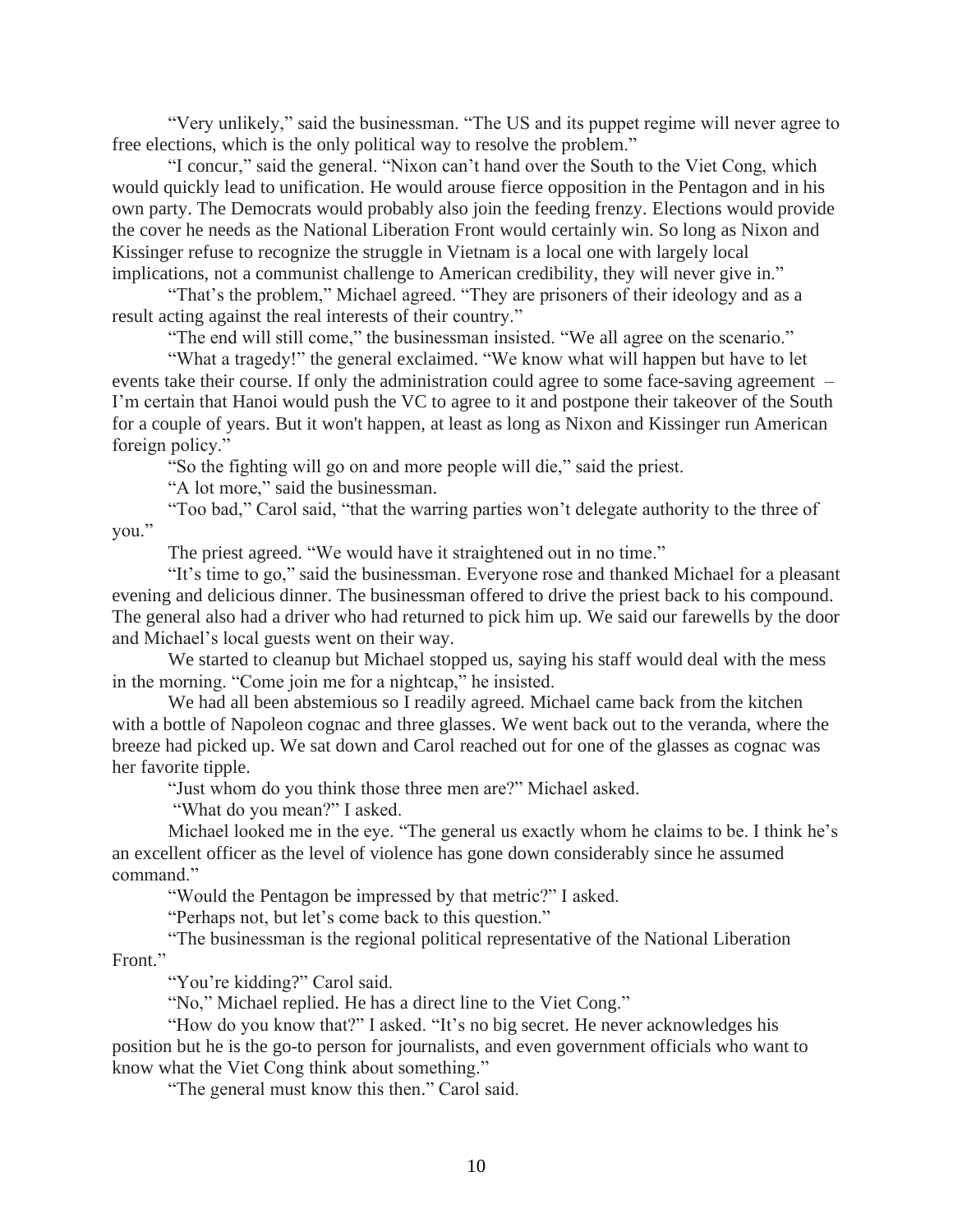"Yes, it's one of the reasons the three men meet regularly."

"And what about the priest?" I asked.

"He's a spokesman for Hanoi. The regime has been very careful to treat Buddhists well and many have become prominent in the nationalist movement. I suppose they are not all that opposed to communism as they live an ordered life and take the equivalent of vows of poverty."

"And this is well known too?" I asked.

"Not at all. I would guess he has confided his position to only a few people."

"And you are obviously one of them."

"Yes, I am."

"Why are you telling us?" I asked.

"I don't think it can do any harm, even if his secret became public. You are really interested in the conflict and free of the usual American prejudices. You are also leaving tomorrow for Saigon, and then, if I remember correctly, for Hong Kong. You're not a local player but someone who might talk some political sense into people back home."

"I assume the general also knows?"

"Indeed. We meet on a regular basis, as I told you, to talk about Chinese literature. After an hour or so I disappear and leave the three men on the veranda. I like to take evening walks.

"Is that safe?"

"For me it is. They talk among themselves and presumably exchange intelligence that each wants the other to know about."

"How remarkable!" Carol exclaimed.

"Sometimes I suspect," Michael said, "they make arrangements among themselves. Perhaps it's not accidental that the rate of violence and casualties on all sides is lower here than elsewhere in the country."

"It wouldn't be the first time something like this happened," I said. "Toward the end of the War, a few German commanders in northern Italy made arrangements with the resistance to avoid further bloodshed. The deals were brokered by priests – and that may be the case here. Both sides went through the motions of hunting each other down but it was more a charade than a reality."

"Interesting," Michael said. "Our general reads everything he can get his hands on about World War II."

## **POSTSCRIPT**

In 2008 I was a professor at Dartmouth College. Carol and I occasionally went on cruises sponsored by the alumni association where one of us would give three lectures and socialize with the Dartmouth grads. The highpoint was a week in the Antarctic. A year or two later I was offered the opportunity, solo on this occasion, to lecture on a month-long, private jet, tour of Asia with the pretentious title: "The Lands of the Great Buddha." The first destination was Lhasa, Tibet, the final one, Osaka, Japan, and in between we touched down in various locales in China, Outer Mongolia, India, Nepal, Cambodia, and Vietnam.

I made one of my lectures on the war in Indochina and was very keen to see how Vietnam had changed in the almost forty years since I had been there. Our first destination was Danang and even on the approach to the airport the difference was notable. When we landed during the war we did a steep angle descent, literally falling out of the sky and hitting the runway with a resounding bang. It was not good for the plane, and a little unnerving for the passengers, but it presented a far more difficult target to the enemy. This time we came in on a long glide